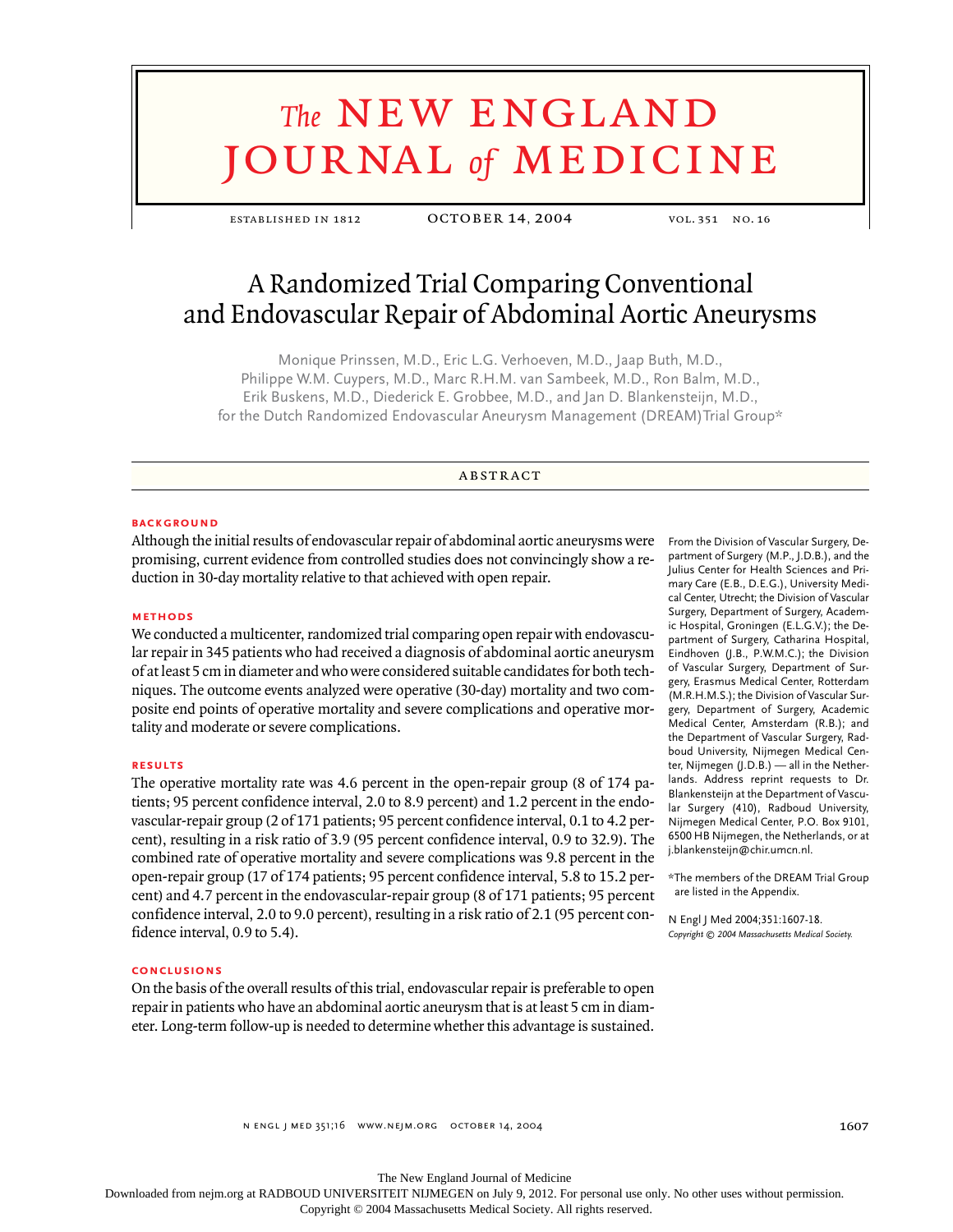lective surgical repair is indicated in patients with a large abdominal aortic aneurysm. The threshold for surgery is still a subject of debate but varies between 5.0 and 5.5 cm in diameter.<sup>1-4</sup> Endovascular repair, pioneered by Parodi and Volodos in the early 1990s, is a less invasive alternative to conventional open repair.5,6 Endovascular repair usually involves two small incisions made in the groin to expose the femoral arteries. With the use of guidewires, catheters, and specially designed introducer systems, a socalled endograft is assembled inside the abdominal aortic aneurysm under fluoroscopic guidance, thus excluding the aneurysm sac without opening the abdomen. E

From its inception, endovascular repair has been used in patients for whom open repair poses a high risk. At the same time, patients with relatively few coexisting conditions are more likely to meet the anatomical criteria for endovascular repair, including the presence of a suitable infrarenal aortic neck and absence of severe aortoiliac tortuosity and calcification in the arterial wall.7 These factors lead to selection in retrospective analyses and uncontrolled prospective evaluations and make an unbiased assessment of the benefits and risks of the two techniques problematic.8-15

Although the initial results of endovascular repair were promising and the less invasive nature of the procedure is appealing to many patients and physicians, evidence is needed that demonstrates the superiority of this approach over open repair, as are conclusive data on cost-effectiveness.<sup>16-18</sup> We conducted a multicenter, randomized trial the Dutch Randomized Endovascular Aneurysm Management (DREAM) trial — to compare operative mortality and complications and other outcome events after elective open repair and endovascular repair.

#### methods

# **study design and patients**

The design and methods of the trial have been described in detail elsewhere.<sup>19</sup> In brief, patients referred to surgery clinics at 24 centers in the Netherlands and 4 centers in Belgium who had received a diagnosis of an abdominal aortic aneurysm of at least 5 cm in diameter and who were considered suitable candidates for both techniques were randomly assigned to undergo open or endovascular repair, after giving written informed consent. A pa-

tient's suitability for endovascular repair was primarily determined by means of endograft-dependent anatomical criteria. A patient's suitability for open repair was determined by an internist or cardiologist. Patients who needed to undergo emergency aneurysm repair were excluded from the study, as were patients with inflammatory aneurysms, anatomical variations, connective-tissue disease, a history of organ transplantations, or a life expectancy of less than two years. The study was performed according to the principles of the Declaration of Helsinki, and the institutional review board of each participating hospital approved the protocol. Randomization was carried out centrally by means of a computer-generated permuted-block sequence and stratified according to study center in blocks of four patients.

An independent data-monitoring and ethics committee decided whether to continue the trial on the basis of a single interim analysis of the 30-day end points performed after half the required number of patients had been enrolled. In addition, sequential monitoring was used to monitor the incidence of death from all causes and all moderate and severe complications (not just those at 30 days) in order to safeguard against divergent outcomes beyond the perioperative period — for instance, as a result of endograft failure.<sup>20</sup>

# **surgical techniques**

All repairs were carried out by surgical teams that had performed at least five endovascular procedures. Surgical teams that had performed less than 20 procedures were required to have an experienced proctor assist them during the procedure. Only endovascular devices that had been approved by the U.S. Food and Drug Administration (FDA) or that had an Investigational Device Exemption or Conformité Européen mark were allowed in the study. Endovascular repair typically involves small incisions in the groin to expose both femoral arteries, although some surgeons prefer a total percutaneous approach. The endograft is composed of fabric and metal stents and comes loaded in a specially designed delivery system. Under fluoroscopic guidance, this introducer system is fed through the iliac arteries by means of catheters and guidewires until the endograft is positioned correctly at the top and bottom of the aneurysmal segment of the aorta. Removal of the introducer system allows barbs or other fixing devices to attach to the aortic wall and hold the graft firmly in place, excluding blood flow

The New England Journal of Medicine

Downloaded from nejm.org at RADBOUD UNIVERSITEIT NIJMEGEN on July 9, 2012. For personal use only. No other uses without permission.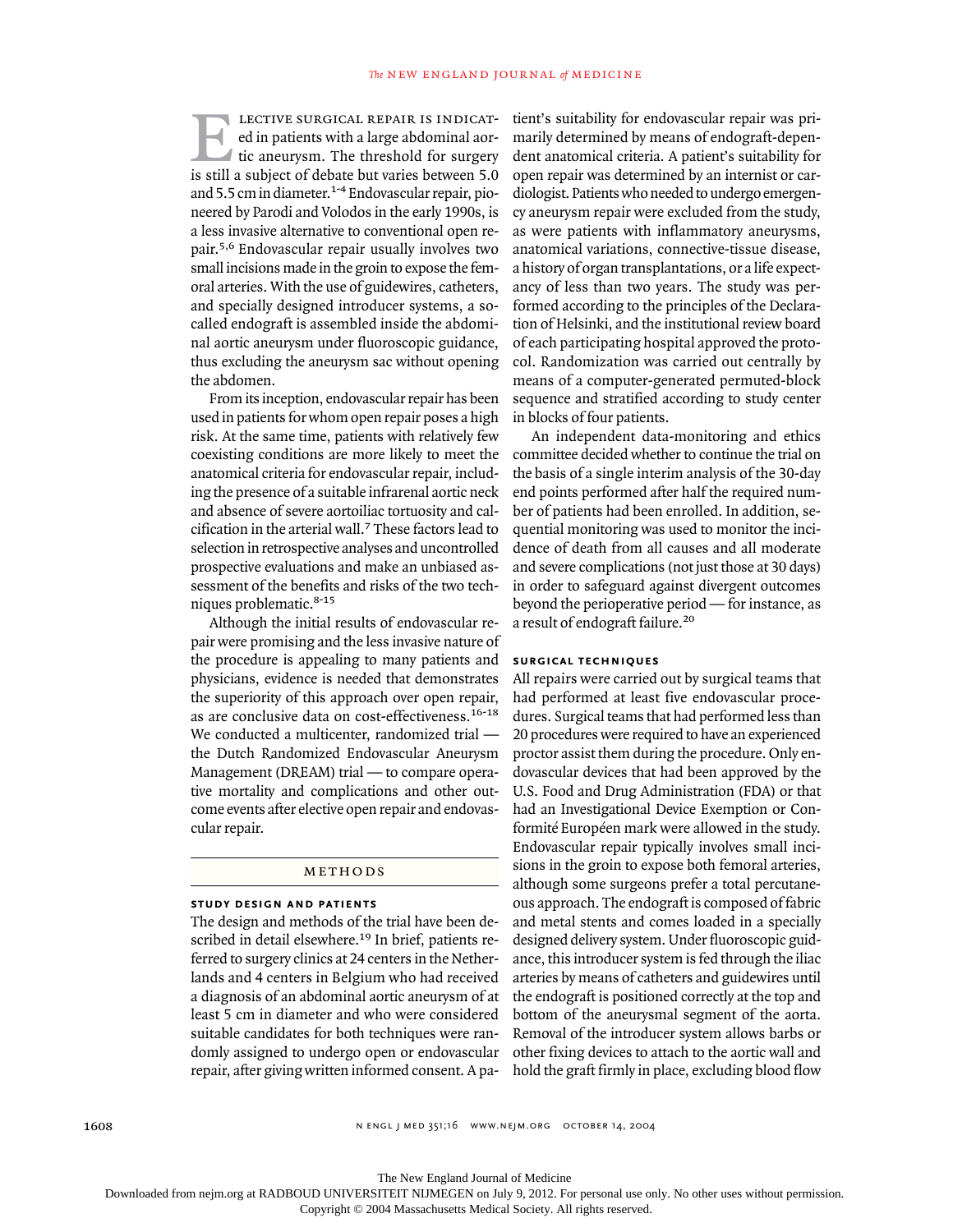from the aneurysm sac and removing pressure from the aneurysmal wall. The exposure and aneurysmrepair technique used for open repair was at the surgeon's discretion.

#### **end points**

Complications were classified and graded according to the reporting standards of the Ad Hoc Committee for Standardized Reporting Practices in Vascular Surgery of the Society for Vascular Surgery/International Society for Cardiovascular Surgery.21,22 Three classes of complications (systemic, local–nonvascular, and local–vascular or implantrelated) and three grades of severity (mild, moderate, and severe) were used. Mild complications were not considered in this analysis.

An outcome adjudication committee, consisting of five vascular surgeons, assessed the class and severity of each complication in a blinded fashion and independently from each other. Disagreements were resolved in a plenary consensus meeting. The primary end point was a composite of operative mortality and moderate or severe complications. Operative complications were defined as those that occurred within 30 days after surgery or more than 30 days after surgery but during the same admission (in-hospital mortality and complications). Other outcome events analyzed were operative mortality and the combination of operative mortality and severe complications.

#### **statistical analysis**

The trial was designed to have 80 percent power to show a reduction of 50 percent in the primary end point at the two-sided 5 percent level with endovascular repair, as compared with open repair. The incidence of the primary end point in the open-repair group was expected to be 20 percent. Four hundred patients were required.

All analyses were based on all randomized patients who underwent aneurysm repair. Patients were classified according to the original randomized allocation in all analyses. The risk of a complication after open repair was compared with that after endovascular repair, and the results are presented as risk ratios and exact 95 percent confidence intervals, derived with the use of StatXact software (version 6.1, Cytel Software). Means (±SD) together with medians and interquartile ranges were used to describe continuous variables. Frequencies and exact 95 percent confidence intervals were calculated for categorical variables. Differences between treatment groups were evaluated with the use of the Mann–Whitney U test for continuous variables or Fisher's exact test for proportions. All reported P values are two-sided and are not adjusted for multiple testing.

The study protocol specified that recruitment would end by September 2003, with the enrollment of 400 patients, and that the study would be completed in January 2004. After negotiations with the sponsor of the study (the Health Insurance Council of the Netherlands) about a possible extension, three extra months were allowed, resulting in an eventual enrollment that was 12 percent lower than expected.

The corresponding author had full responsibility for the conduct of the trial, had full access to all the data, and controlled the decision to publish. The sponsor of the study had no role in the study design.

#### **RESULTS**

#### **characteristics of the patientsand treatment assignments**

Between November 2000 and December 2003, 351 patients were randomly assigned to undergo either open repair or endovascular repair (Fig. 1). Six patients did not undergo aneurysm repair after randomization: four declined treatment (three assigned to open repair and one to endovascular repair), one died from a ruptured abdominal aortic aneurysm before undergoing open repair, and one died from pneumonia before undergoing endovascular repair. The remaining 345 patients composed the treatment groups: 174 patients in the open-repair group and 171 in the endovascular-repair group.

The baseline characteristics of the patients and aneurysms are shown in Table 1.23 Demographic characteristics, coexisting conditions, cardiovascular risk profiles, the distribution of American Society of Anesthesiologists classifications, and the characteristics of the aneurysm were similar in the two groups.

There were six crossovers: five patients who were randomly assigned to undergo open repair underwent endovascular repair, and one patient assigned to endovascular repair underwent open repair. Overall, in 96.6 percent of patients (339 of 351), the operation was started according to the randomized assignment. The median interval between randomization and surgery was 39 days in both the open-repair group (range, 4 to 260) and

The New England Journal of Medicine

Downloaded from nejm.org at RADBOUD UNIVERSITEIT NIJMEGEN on July 9, 2012. For personal use only. No other uses without permission.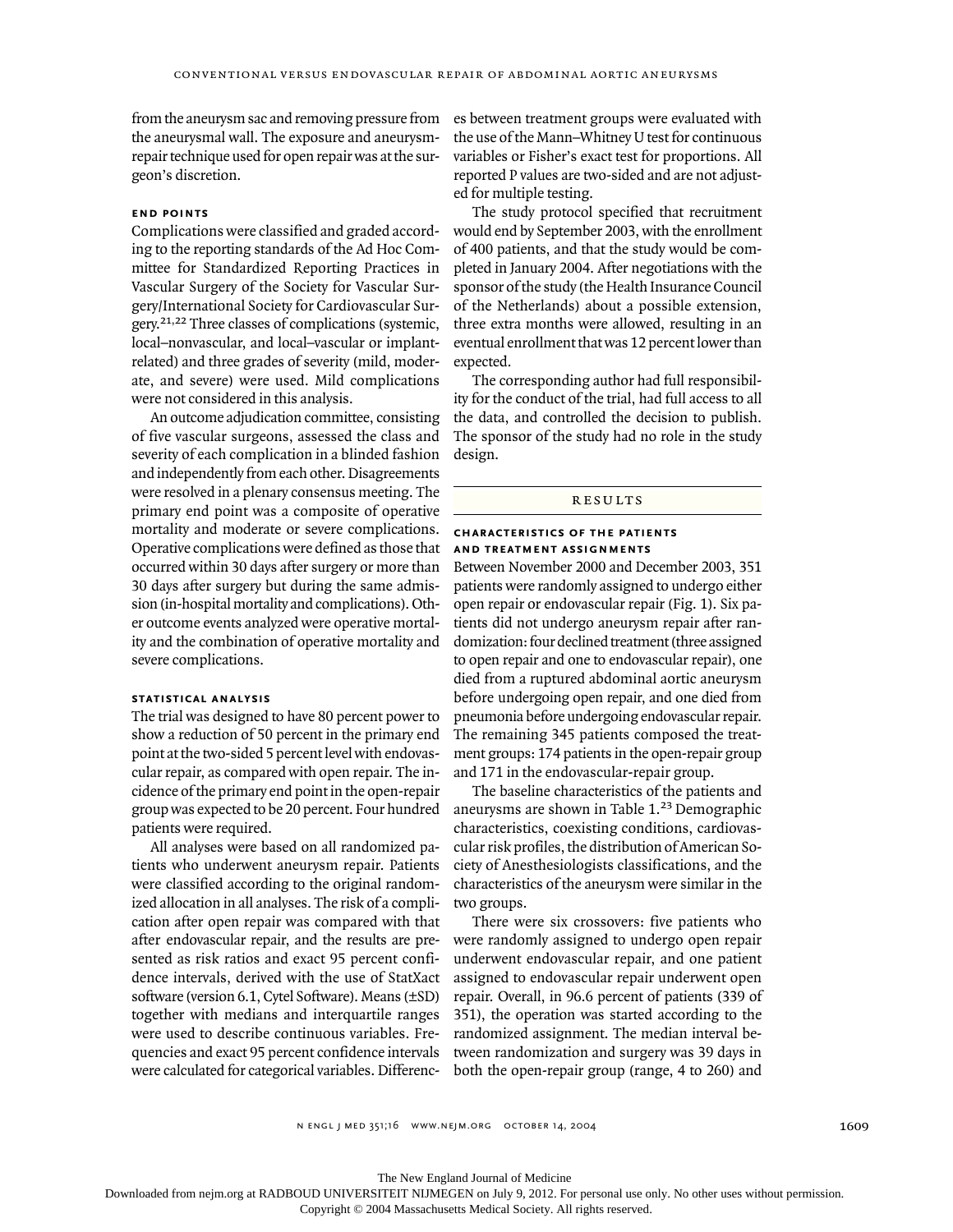#### *The* new england journal *of* medicine



the endovascular-repair group (range, 1 to 183;  $P=0.76$ ).

# **surgical and postoperative data**

Characteristics of the aneurysm-repair procedures are shown in Table 2. In three patients who were randomly assigned to undergo endovascular repair, the procedure was converted intraoperatively to an open procedure owing to access problems in two and failed deployment in one. In one patient, who was randomly assigned to open repair and who had crossed over to endovascular repair, the procedure was aborted owing to access problems. The aneurysm was left untreated (Fig. 1).

General anesthesia was used in 98.3 percent of patients in the open-repair group (in all except three of the five patients who crossed over to endovascular repair) and in 54.9 percent of patients in the endovascular-repair group (P<0.001). An aortoaortic (tube) graft was used in 59.8 percent of open repairs and in 1.8 percent of endovascular repairs (P<0.001). At least one internal iliac artery was sacrificed (intentionally or unintentionally) in 4.0 percent of patients in the open-repair group,

n engl j med 351;16 www.nejm.org october 14, 2004

The New England Journal of Medicine Downloaded from nejm.org at RADBOUD UNIVERSITEIT NIJMEGEN on July 9, 2012. For personal use only. No other uses without permission.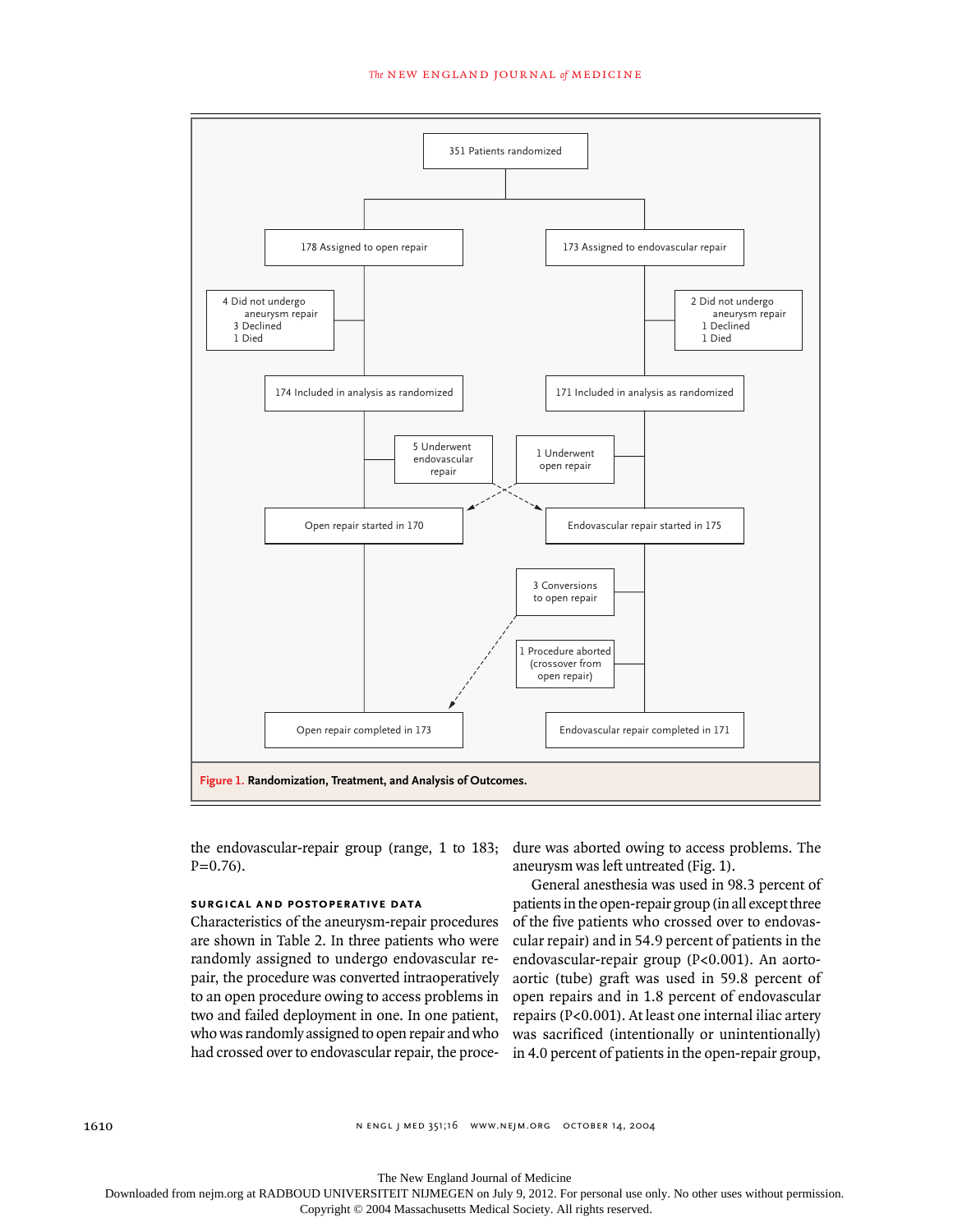| Table 1. Baseline Characteristics of the Patients.*         |                          |                                  |         |  |
|-------------------------------------------------------------|--------------------------|----------------------------------|---------|--|
| Characteristic                                              | Open Repair<br>$(N=174)$ | Endovascular Repair<br>$(N=171)$ | P Value |  |
| $Age - yr$                                                  | $69.5 \pm 6.8$           | $70.7 + 6.6$                     | 0.11    |  |
| Male sex - no. $(%)$                                        | 157 (90.2)               | 159 (93.0)                       | 0.44    |  |
| Moderate or severe SVS/ISCVS risk-factor score - %†         |                          |                                  |         |  |
| Diabetes mellitus                                           | 9.8                      | 9.9                              | 0.97    |  |
| Tobacco use                                                 | 54.0                     | 64.9                             | 0.07    |  |
| Hypertension                                                | 54.0                     | 57.9                             | 0.92    |  |
| Hyperlipidemia                                              | 53.6                     | 47.0                             | 0.22    |  |
| Carotid-artery disease                                      | 15.1                     | 13.5                             | 0.71    |  |
| Cardiac disease                                             | 46.6                     | 40.9                             | 0.30    |  |
| Renal disease                                               | 7.5                      | 7.6                              | 0.98    |  |
| Pulmonary disease                                           | 17.8                     | 27.5                             | 0.04    |  |
| Sum of SVS/ISCVS risk-factor scores†                        | $4.4 \pm 2.5$            | $4.4 \pm 2.5$                    | 0.70    |  |
| $FEV1$ - liters/sec                                         | $2.6 \pm 0.7$            | $2.5 \pm 0.7$                    | 0.24    |  |
| Body-mass index                                             | $26.6 \pm 4.1$           | $26.2 \pm 3.4$                   | 0.42    |  |
| ASA class - no. (%)                                         |                          |                                  |         |  |
| I (healthy status)                                          | 44 (25.3)                | 37(21.6)                         | 0.45    |  |
| II (mild systemic disease)                                  | 106(60.9)                | 119 (69.6)                       | 0.09    |  |
| III (severe systemic disease)                               | 24 (13.8)                | 14(8.2)                          | 0.12    |  |
| Data missing                                                | $\mathbf 0$              | 1(0.6)                           |         |  |
| Previous abdominal surgery - no. (%)                        | 56 (32)                  | 43 (25.1)                        | 0.15    |  |
| Maximal diameter of aneurysm — mm                           |                          |                                  | 0.68    |  |
| Mean                                                        | $60.0 + 8.5$             | $60.6 + 9.0$                     |         |  |
| Median                                                      | 58                       | 58                               |         |  |
| Interquartile range                                         | $54 - 65$                | $55 - 65$                        |         |  |
| Eurostar aneurysm morphology class - no. (%) ±              |                          |                                  |         |  |
| A (confined to aorta, distal aortic neck available)         | 20 (11.5)                | 12(7.0)                          | 0.15    |  |
| B (involves aortic bifurcation, normal iliac arteries)      | 101(58.0)                | 114 (66.7)                       | 0.12    |  |
| C (involves both proximal common iliac arteries)            | 20 (11.5)                | 16(9.4)                          | 0.30    |  |
| D (extends into one iliac bifurcation)                      | 15(8.6)                  | 14(8.2)                          | 0.90    |  |
| E (extends into both iliac bifurcations)                    | 18(10.3)                 | 15(8.8)                          | 0.62    |  |
| Cylindrical shape of infrarenal aortic neck - no. (%)       | 127 (73.0)               | 107(62.6)                        | 0.05    |  |
| Unfavorable features of infrarenal aortic neck - no. $(\%)$ | 74 (42.5)                | 92 (53.8)                        | 0.05    |  |
| Iliac calcification <25% of the iliac segment $-$ no. (%)   | 125(71.8)                | 118 (69.0)                       | 0.40    |  |
| Unfavorable features of iliac arteries $-$ no. (%)          | 51 (29.3)                | 53 (31.0)                        | 0.81    |  |

 $*$  Plus–minus values are means  $\pm$ SD. FEV<sub>1</sub> denotes forced expiratory volume in one second, and ASA American Society of Anesthesiologists. The body-mass index is the weight in kilograms divided by the square of the height in meters. Because of rounding, not all percentages total 100.

† The Society for Vascular Surgery/International Society for Cardiovascular Surgery (SVS/ISCVS) risk-factor score for each of eight domains ranges from 0 (no risk factors) to 3 (severe risk factors).21 Total scores can range from 0 to 24, with higher scores indicating more risk factors.

 $\ddagger$  The Eurostar classification of aneurysm morphology has been described in detail by Harris et al.<sup>23</sup>

The following were unfavorable neck features: reverse tapering, a diameter of more than 28 mm, angulation of more than

30 degrees, length of less than 15 mm, a mural thrombus of more than 2 mm, and irregular wall or bulge.

¶The following were unfavorable iliac features: angulation of more than 90 degrees, a diameter of more than 18 mm, and a diameter of less than 6 mm or more than 50 percent stenosis.

The New England Journal of Medicine

Downloaded from nejm.org at RADBOUD UNIVERSITEIT NIJMEGEN on July 9, 2012. For personal use only. No other uses without permission.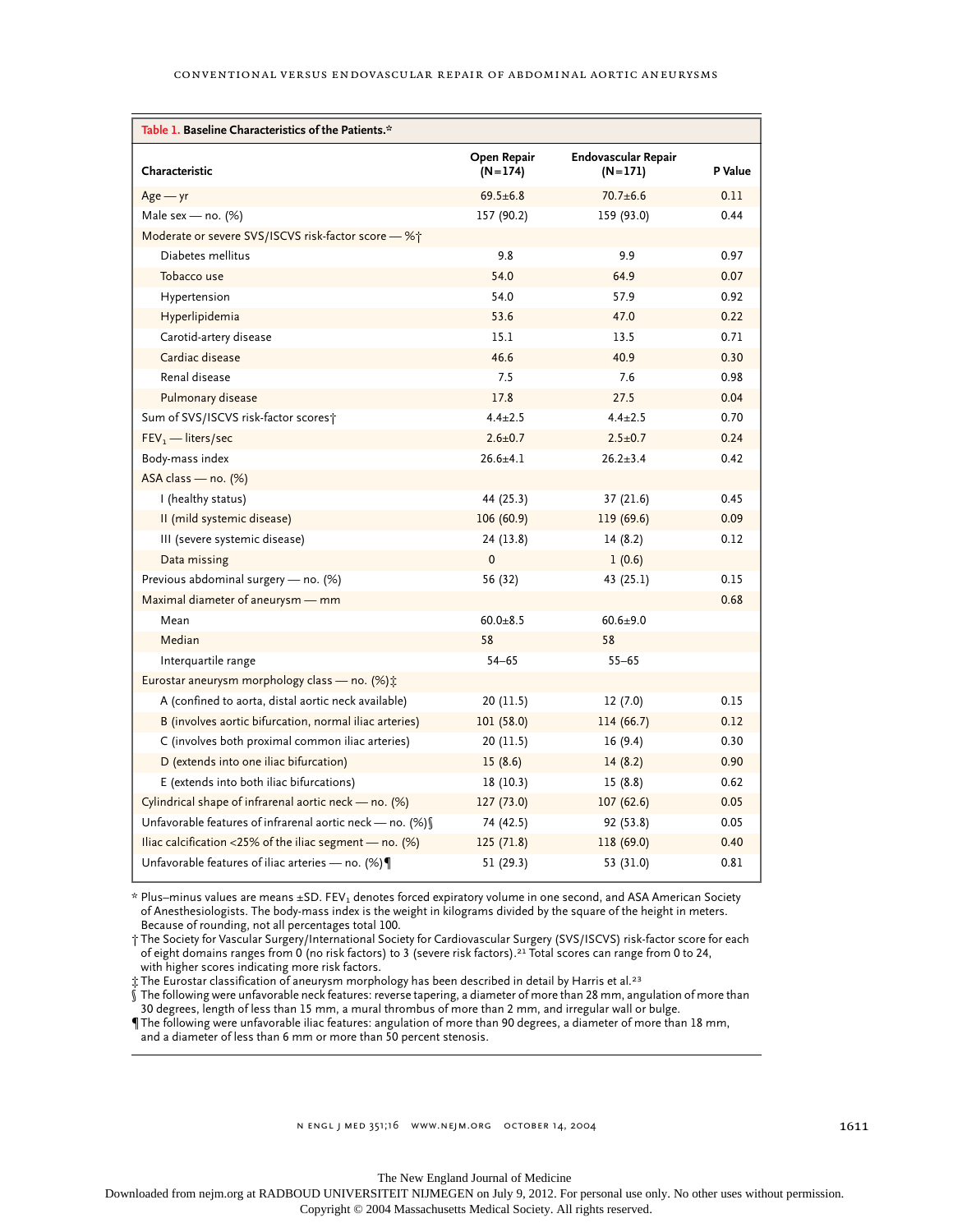| Table 2. Characteristics of the Aneurysm-Repair Procedures.*                         |                          |                                    |  |
|--------------------------------------------------------------------------------------|--------------------------|------------------------------------|--|
| Characteristic                                                                       | Open Repair<br>$(N=174)$ | Endovascular<br>Repair ( $N=171$ ) |  |
|                                                                                      |                          | no. of patients (%)                |  |
| Type of anesthesia                                                                   |                          |                                    |  |
| General                                                                              | 120 (69.0)               | 89 (52.0)                          |  |
| General and regional                                                                 | 51 (29.3)                | 5(2.9)                             |  |
| Regional                                                                             | $2(1.1)$ <sup>+</sup>    | 68 (39.8)                          |  |
| Local                                                                                | $1(0.6)$ <sup>+</sup>    | 9(5.3)                             |  |
| Configuration at completion                                                          |                          |                                    |  |
| Conventional tube graft                                                              | 104 (59.8)               | 2(1.2)                             |  |
| Conventional bifurcated graft                                                        | 65 (37.4)                | 2(1.2)                             |  |
| Endovascular tube graft                                                              |                          | 1(0.6)                             |  |
| Endovascular monoiliac graft                                                         |                          | 6(3.5)                             |  |
| Endovascular bifurcated graft                                                        | 4 (2.3) +                | 160 (94.0)                         |  |
| Procedure aborted                                                                    | $1(0.6)$ <sup>+</sup>    |                                    |  |
| Distal anastomosis                                                                   |                          |                                    |  |
| Aortoaortic graft                                                                    | 104 (59.8)               | 3(1.8)                             |  |
| Other                                                                                | 69 (39.7)                | 165 (96.5)                         |  |
| Aortobiiliac                                                                         | 58 (33.3)                | 159 (93.0)                         |  |
| Aortoiliac or aortofemoral                                                           | 8(4.6)                   | 6(3.5)                             |  |
| Aortobifemoral                                                                       | 3(1.7)                   |                                    |  |
| Procedure aborted or converted                                                       | $1(0.6)$ <sup>+</sup>    | 3(1.8)                             |  |
| Postoperative status of internal iliac artery<br>relative to preoperative<br>patency |                          |                                    |  |
| Unchanged                                                                            | 167 (96.0)               | 142 (83.0)                         |  |
| One of two patent internal iliac arteries<br>lost or sacrificed                      | 6(3.5)                   | 25(14.6)                           |  |
| One of one patent internal iliac artery<br>lost or sacrificed                        |                          | 1(0.6)                             |  |
| Both internal iliac arteries lost or sacri-<br>ficed                                 | 1(0.6)                   | 3(1.8)                             |  |
| Type of endograft used                                                               |                          | 3(1.8)                             |  |
| Zenith (Cook)                                                                        | $2(1.1)$ <sup>+</sup>    | 57 (33.3)                          |  |
| Talent (World Medical/Medtronic)                                                     | $3(1.7)$ <sup>+</sup>    | 46 (26.9)                          |  |
| Excluder (W.L. Gore and Associates)                                                  | 0                        | 37 (21.6)                          |  |
| Other                                                                                | 0                        | 30 (17.5)                          |  |

\* Because of rounding, not all percentages total 100.

† Values reflect patients who crossed over from open to endovascular repair. ‡ One of these patients crossed over from endovascular to open repair, and one underwent an immediate conversion owing to difficulty accessing an endovas-

cular bifurcated graft. § One of these patients underwent an immediate conversion owing to difficulty accessing an endovascular monoiliac graft, and one did so owing to failed deployment of an endovascular bifurcated graft.

¶Two patients (one in each group) were not at risk for change in status, since both had bilateral occlusion of the internal iliac arteries preoperatively.

 $\parallel$  The following other endografts were used: AneuRx (Medtronic) in 12 patients, Quantum LP (Cordis) in 8, Ancure (Guidant–EVT) in 5, Lifepath (Baxter Healthcare) in 4, and Endologix (Bard/Impra) in 1.

as compared with 17.0 percent of patients in the endovascular-repair group (P<0.001).

Table 3 shows the main surgical and postoperative data. As compared with open repair, endovascular repair resulted in a significantly shorter duration of surgery (P<0.001), less blood loss (P< 0.001) and blood replacement (P<0.001), a lower rate of use of postoperative mechanical ventilation (P<0.001), less of a change in the hematocrit (P<0.001), a shorter stay in the medium care unit and intensive care unit (P<0.001), and a shorter hospital stay (P<0.001).

# **end points and adverse events**

The operative mortality rate was 4.6 percent in the open-repair group (8 of 174 patients; 95 percent confidence interval, 2.0 to 8.9 percent) and 1.2 percent in the endovascular-repair group (2 of 171 patients; 95 percent confidence interval, 0.1 to 4.2 percent), resulting in a risk ratio of 3.9 (95 percent confidence interval,  $0.9$  to  $32.9$ ;  $P=0.10$ ) (Table 4). The combined rate of operative mortality and severe complications was 9.8 percent in the openrepair group (17 of 174 patients; 95 percent confidence interval, 5.8 to 15.2 percent) and 4.7 percent in the endovascular-repair group (8 of 171 patients; 95 percent confidence interval, 2.0 to 9.0 percent), resulting in a risk ratio of 2.1 (95 percent confidence interval, 0.9 to 5.4; P=0.10). The combined rate of operative mortality and moderate or severe complications was 23.6 percent in the open-repair group (41 of 174 patients; 95 percent confidence interval, 17.5 to 30.6 percent) and 18.1 percent in the endovascular-repair group (31 of 171 patients; 95 percent confidence interval, 12.7 to 24.7 percent), resulting in a risk ratio of 1.3 (95 percent confidence interval,  $0.9$  to  $2.0$ ;  $P=0.23$ ).

Table 4 shows the rates of operative complications according to class and grade for the two groups. As compared with endovascular repair, open repair resulted in a higher rate of moderate and severe systemic complications as well as a higher rate of severe complications. The majority of the difference was due to a higher rate of pulmonary complications in the open-repair group (10.9 percent vs. 2.9 percent). Local–vascular and implantrelated complications tended to be more frequent after endovascular repair than after open repair, but the difference was significant only for moderate or severe complications. There were no significant differences between the groups in the rate of local–nonvascular complications.

The New England Journal of Medicine

Downloaded from nejm.org at RADBOUD UNIVERSITEIT NIJMEGEN on July 9, 2012. For personal use only. No other uses without permission.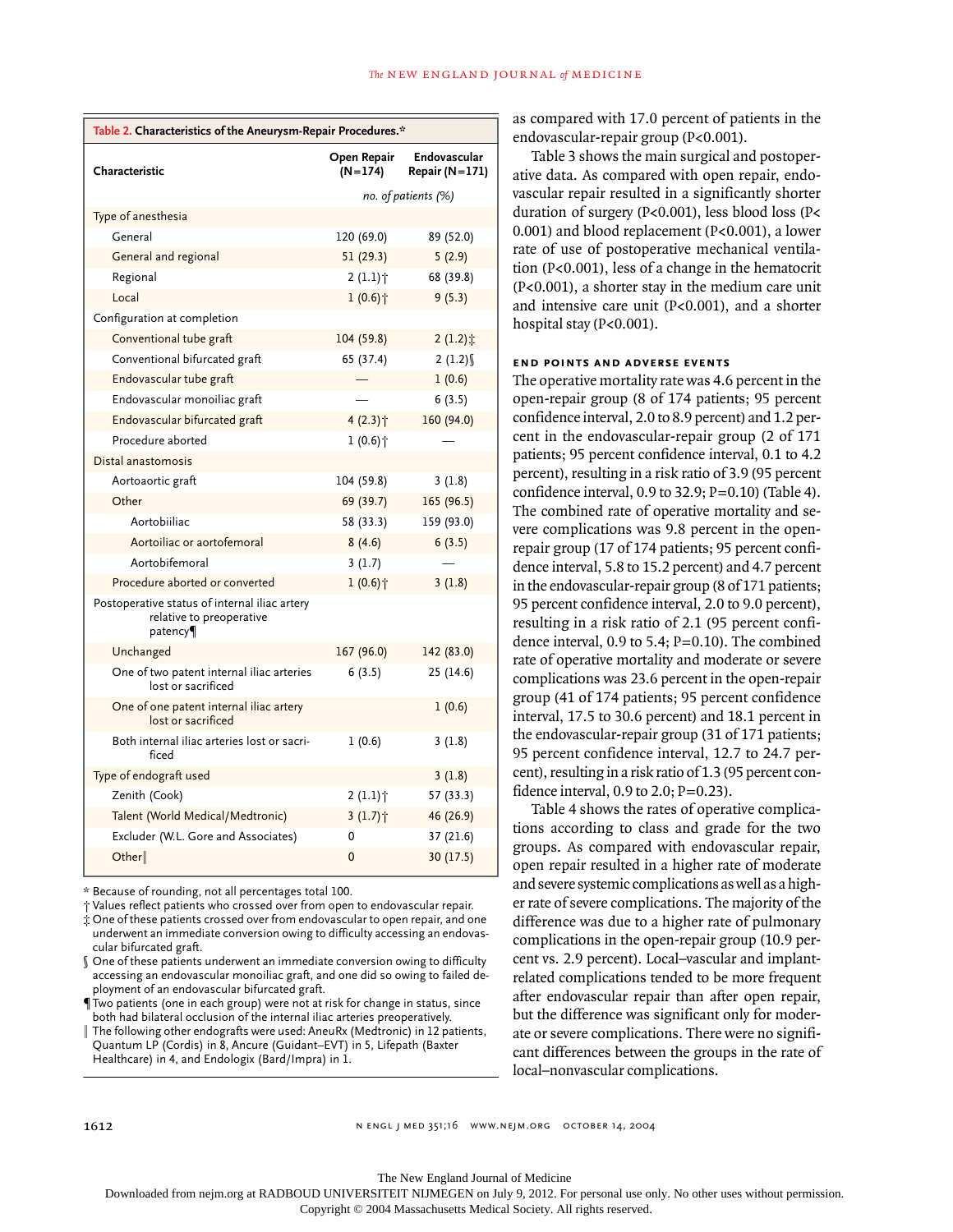## discussion

When taken together, the findings of this randomized trial comparing open and endovascular aneurysm repair suggest that in patients who qualify for either procedure, endovascular repair is preferable to open repair over the first 30 days after the procedure. To clarify these findings, some issues need to be addressed. The size of the study group was chosen so that we could demonstrate at least a 10 percent absolute difference in the primary outcome. Owing to time restrictions imposed by the sponsor, the ultimate size of the patient group was 12 percent lower than anticipated. In addition, although our estimate of a 20 percent rate of the primary end point after open repair was accurate (23.6 percent had such an end point), the rate after endovascular repair turned out to be higher than expected (18.1 percent, rather than 10 percent).

When designing the trial, we anticipated that the rate of moderate complications after open repair would be considerable. To avoid overlooking a significant difference in the outcome accounted for by differences in the rate of moderate complications, we incorporated these into the combined primary end point. Many of the complications included in the Society for Vascular Surgery/International Society for Cardiovascular Surgery definition of moderate complications are important for the postoperative care of patients with abdominal aortic aneurysm and for the assessment of cost-effectiveness. However, after an analysis of all moderate complications, the outcome adjudication committee concluded that these complications were unlikely to have an appreciable effect on clinical decision making.

As compared with open repair, endovascular repair resulted in significantly better perioperative outcomes, such as a lower rate of systemic complications (mainly pulmonary), less blood loss, a briefer duration of surgery, a lower rate of use of postoperative mechanical ventilation, and shorter hospital stays, all reflecting the less invasive nature of the endovascular approach. These results are consistent with those of previously reported series and systematic reviews.8-15 This advantage, in combination with a near-significant advantage of endovascular repair over open repair in terms of operative mortality and combined operative mortality and severe complications, makes a compelling case for endovascular repair. The risk ratio for operative mortality was 3.9 for open repair as compared

with endovascular repair, with a 95 percent confidence interval of 0.9 to 32.9.

We are aware of three other randomized trials comparing open repair with endovascular repair: the Endovascular Aneurysm Repair (EVAR-1) trial in the United Kingdom, the Anévrisme de l'aorte abdominale: Chirurgie versus Endoprothèse (ACE) trial in France, and the Open versus Endovascular Repair (OVER) trial in the United States. Whereas the last two trials are ongoing, the results of the EVAR-1 trial have been published recently and are similar to our results.<sup>24</sup> Our trial and the EVAR-1 trial are almost equivalent in terms of patient selection (patients with low surgical risk) and outcome criteria. Combining the results of the two trials yields the most accurate approximation of the risk ratio for in-hospital death to date: an operative mortality of 5.8 percent in the open-repair group (40 of 690 patients; 95 percent confidence interval, 4.2 to 7.8) and of 1.9 percent in the endovascularrepair group (13 of 702 patients; 95 percent confidence interval, 1.0 to 3.2), resulting in a risk ratio of 3.1 (95 percent confidence interval, 1.7 to 6.2).

Although our results for endovascular repair compare well with those in the literature, there is some variation in reported operative mortality rates after open repair among our randomized trial and the randomized EVAR-1 trial, historical and recent population-based studies,9,10,25 and the FDA phase 2, pivotal, concurrent, controlled endograft trials.12-15 Before the endovascular era, populationbased series reported operative mortality rates of approximately 8 percent,<sup>25</sup> whereas recent nationwide or statewide series have reported rates of approximately 4 percent.<sup>9,10</sup> This difference can be explained by the acceptance of a larger proportion of high-risk patients for open repair as the only available option in the older series. Operative mortality rates in the open-repair (control) groups in the FDA phase 2 trials ranged from 0 to 2.7 percent, but these were highly selected patients. The recent population-based series with an operative mortality of approximately 4 percent can be considered a valid representation of the true operative mortality rate for open repair and compares well with the results of our randomized trial of patients with low surgical risk. It is hard to predict whether the overall population-based mortality associated with aneurysm repair would decrease with the widespread use of endovascular repair, since its use in a broader range of patients might diminish some of the benefits that we and others have identified.<sup>9,26</sup>

n engl j med 351;16 www.nejm.org october 14, 2004

The New England Journal of Medicine

Downloaded from nejm.org at RADBOUD UNIVERSITEIT NIJMEGEN on July 9, 2012. For personal use only. No other uses without permission.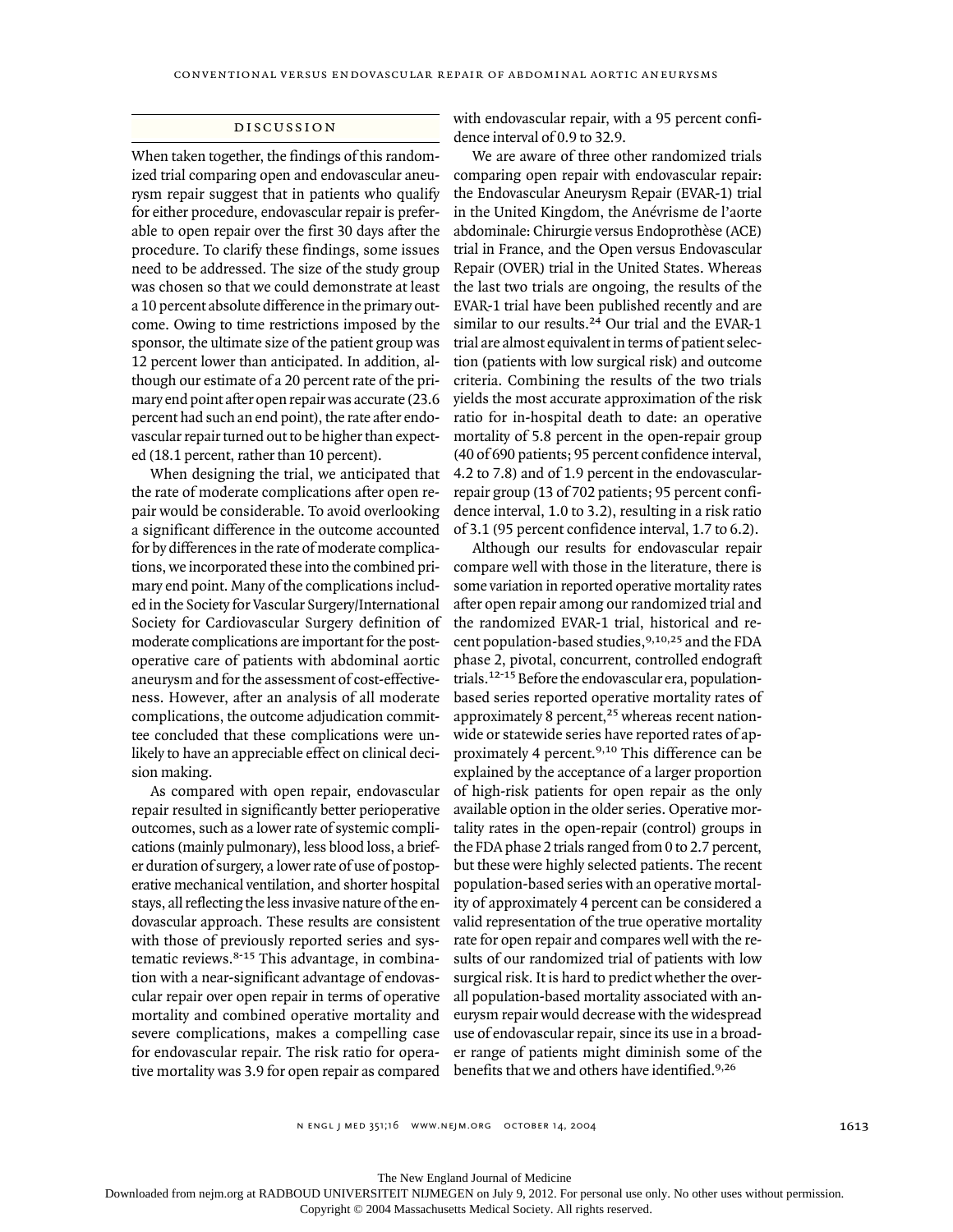| Table 3. Surgical and Postoperative Data.*    |                          |                                                 |         |
|-----------------------------------------------|--------------------------|-------------------------------------------------|---------|
| Variable                                      |                          | Open Repair (N=174) Endovascular Repair (N=171) | P Value |
| Duration of surgery - min                     |                          |                                                 | < 0.001 |
| Mean                                          | 151                      | 135                                             |         |
| Median                                        | 150                      | 120                                             |         |
| Interquartile range                           | 120 to 170               | 105 to 150                                      |         |
| Estimated blood loss - ml                     |                          |                                                 | < 0.001 |
| Mean                                          | 1654                     | 394                                             |         |
| Median                                        | 1500                     | 250                                             |         |
| Interquartile range                           | 900 to 2300              | 100 to 500                                      |         |
| Autologous blood returned - ml                |                          |                                                 |         |
| Mean                                          | $486 + 482$              | 一个                                              |         |
| Median                                        | 420                      |                                                 |         |
| Interquartile range                           | 0 to 726                 |                                                 |         |
| Homologous blood transfused - units           |                          |                                                 | < 0.001 |
| Mean                                          | 0.44                     | 0.09                                            |         |
| Median                                        | 0                        | $\mathbf 0$                                     |         |
| Interquartile range                           | $0$ to $0$               | $0$ to $0$                                      |         |
| Intraoperative blood transfusion - % (95% CI) | 72 (64 to 78)            | 6 (3 to 11)                                     | < 0.001 |
| Homologous blood products used - % (95% CI) : | 21 (15 to 28)            | 4 (2 to 9)                                      | < 0.001 |
| Intravenous contrast - ml                     |                          |                                                 |         |
| Mean                                          | $\overline{\phantom{a}}$ | $167 + 63$                                      |         |
| Median                                        |                          | 150                                             |         |
| Interquartile range                           |                          | 120 to 200                                      |         |
| Total fluoroscopy time - min                  |                          |                                                 |         |
| Mean                                          | $-\mathcal{I}$           | $25 + 18$                                       |         |
| Median                                        |                          | 21                                              |         |
| Interquartile range                           |                          | 14 to 28                                        |         |

Patients in our trial had to be eligible for either operation in order to undergo randomization. Consequently, our findings may not be generalizable to patients who are not suitable candidates for open repair. These patients frequently have multiple manifestations of advanced atherosclerotic disease and are at increased operative risk. Neither can our data be generalized to patients who are not suitable for endovascular repair, since these patients are likely to have more challenging anatomy.<sup>7</sup> Moreover, a patient's eligibility for endovascular repair is dependent on the state of device technology. The introduction of fenestrated and branched endografts is expected to increase the proportion of patients

with abdominal aortic aneurysm who can be treated by endovascular repair in the near future.<sup>27</sup>

Age is a well-known predictor of mortality after repair of abdominal aortic aneurysm. Open and endovascular repair may yield similar results in relatively young patients at low surgical risk, whereas the latter approach may be particularly advantageous in older and high-risk patients.28 The size of our trial is not sufficient to permit a meaningful subgroup analysis of the effect of age or coexisting conditions on the difference in outcome between open repair and endovascular repair. Other larger and longer-term trials are needed to explore this issue further. The sponsor of the current trial has

n engl j med 351;16 www.nejm.org october 14, 2004

The New England Journal of Medicine

Downloaded from nejm.org at RADBOUD UNIVERSITEIT NIJMEGEN on July 9, 2012. For personal use only. No other uses without permission.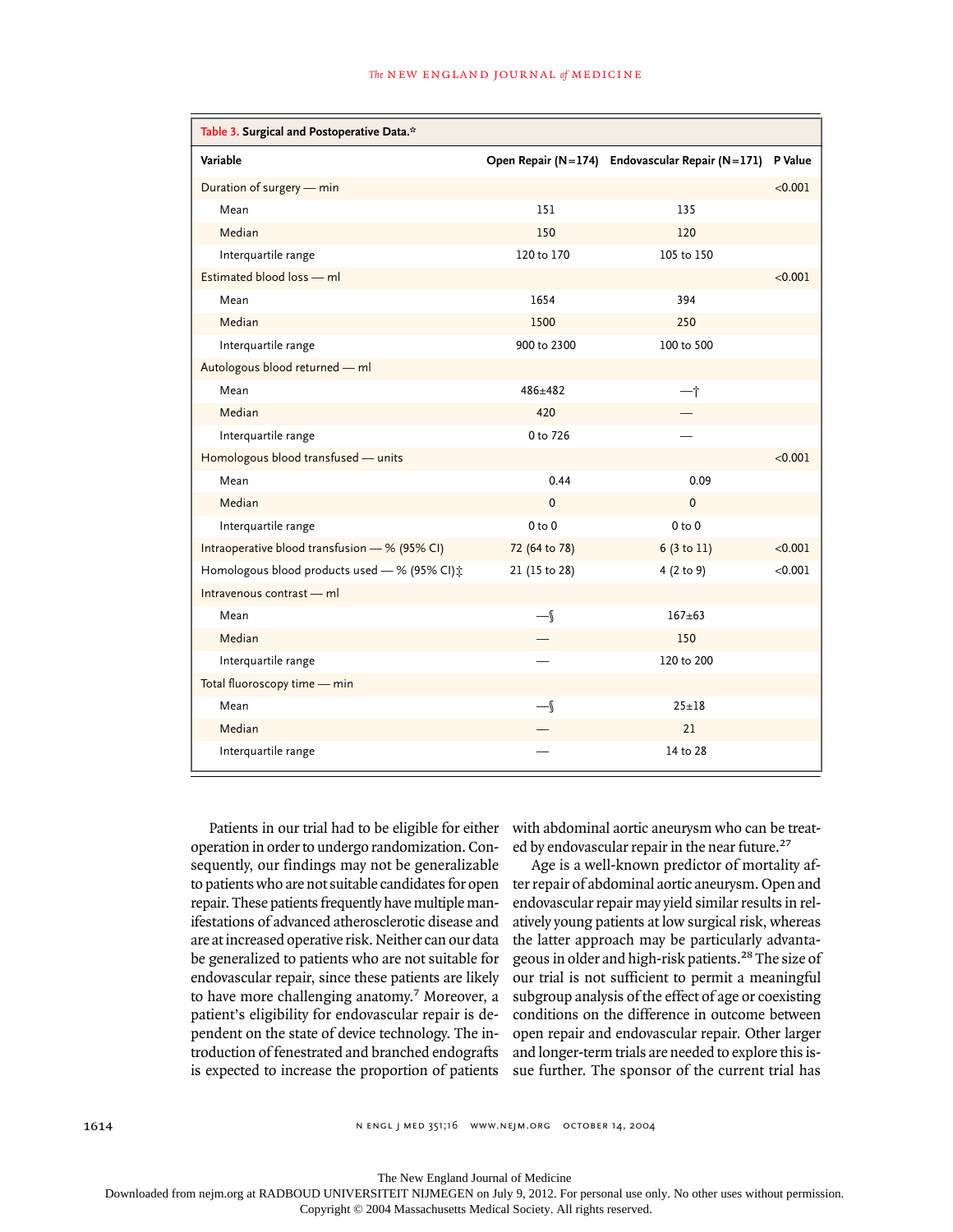#### conventional versus endovascular repair of abdominal aortic aneurysms

| Table 3. (Continued.)                                 |                   |                                                 |         |
|-------------------------------------------------------|-------------------|-------------------------------------------------|---------|
| Variable                                              |                   | Open Repair (N=174) Endovascular Repair (N=171) | P Value |
| Duration of MCU or ICU stay - hr¶                     |                   |                                                 | < 0.001 |
| Mean                                                  | 72                | 16                                              |         |
| Median                                                | 23                | 3                                               |         |
| Interquartile range                                   | 21 to 47          | 0 to 20                                         |         |
| Postoperative mechanical ventilation - % (95% CI)     | 51 (43 to 58)     | 6 (3 to 10)                                     | < 0.001 |
| Duration of postoperative mechanical ventilation - hr |                   |                                                 | < 0.001 |
| Mean                                                  | 34                | 5                                               |         |
| Median                                                | 1                 | $\mathbf 0$                                     |         |
| Interquartile range                                   | 0 <sub>to</sub> 6 | 0 <sub>to</sub> 0                               |         |
| Duration of hospitalization - days                    |                   |                                                 | < 0.001 |
| Mean                                                  | 13                | 6                                               |         |
| Median                                                | 10                | 4                                               |         |
| Interquartile range                                   | 8 to 15           | $3$ to $6$                                      |         |
| Change in hematocrit                                  |                   |                                                 | < 0.001 |
| Mean                                                  | 0.09              | 0.07                                            |         |
| Median                                                | 0.09              | 0.07                                            |         |
| Interquartile range                                   | 0.05 to 0.12      | 0.04 to 0.10                                    |         |
| $\leq$ 20% Decrease in hematocrit — % (95% CI)        | 53 (44 to 61)     | 35 (27 to 43)                                   | 0.002   |
| Change in creatinine $-\mu$ mol/liter**               |                   |                                                 | 0.93    |
| Mean                                                  | $-0.5$            | $-5.4$                                          |         |
| Median                                                | $7\overline{ }$   | $7\overline{ }$                                 |         |
| Interquartile range                                   | $-6$ to $17$      | $-6.3$ to 10                                    |         |
| ≥20% Increase in creatinine — % (95% CI)              | 13 (8 to 19)      | 13 (8 to 20)                                    | 1.00    |

Plus–minus values are means ±SD. CI denotes confidence interval.

† Autologous blood was returned in three patients whose surgery was converted from endovascular repair to open repair (412, 700, and 1000 ml).

Homologous blood products consisted of packed cells, fresh-frozen plasma, cryoprecipitate, and platelets.

In five patients who crossed over from open to endovascular repair, the volume of intravenous contrast used was not available for one and was 120, 129, 200, and 200 ml in the other four, and the total fluoroscopy time was not available for one and was 13, 37, 39, and 40 minutes in the other four.

The stay in the medium care unit (MCU) and the intensive care unit (ICU) included the time spent in the recovery room.

¿ For the change in hematocrit, expressed as a fraction (preoperative value minus postoperative [day 1] value), 140 (80.5 percent) pairs were available for the open-repair group and 136 (79.5 percent) pairs were available for the endovascularrepair group.

\*\* For the change in creatinine level (preoperative value minus postoperative [day 2] value), 161 (92.5 percent) pairs were available for the open-repair group and 134 (78.4 percent) pairs were available for the endovascular-repair group. To convert values for creatinine to milligrams per deciliter, divide by 88.4.

funded an extension of the follow-up period for a operatively, cost-effectiveness, risk of sexual dystotal of seven years after surgery; thus, our data ad-function, risk of aneurysm rupture, and reinterdress only the perioperative issues.

The ultimate decision regarding which type of repair should be used in a given patient with an abdominal aortic aneurysm is based on a number of techniques, endovascular repair is preferable to factors, including the quality of life expected post-open repair, given its lower rates of operative mor-

vention rate.<sup>29</sup> These factors must be considered before a final decision is reached. Our results indicate that in patients who are candidates for both

n engl j med 351;16 www.nejm.org october 14, 2004

1615

The New England Journal of Medicine

Downloaded from nejm.org at RADBOUD UNIVERSITEIT NIJMEGEN on July 9, 2012. For personal use only. No other uses without permission.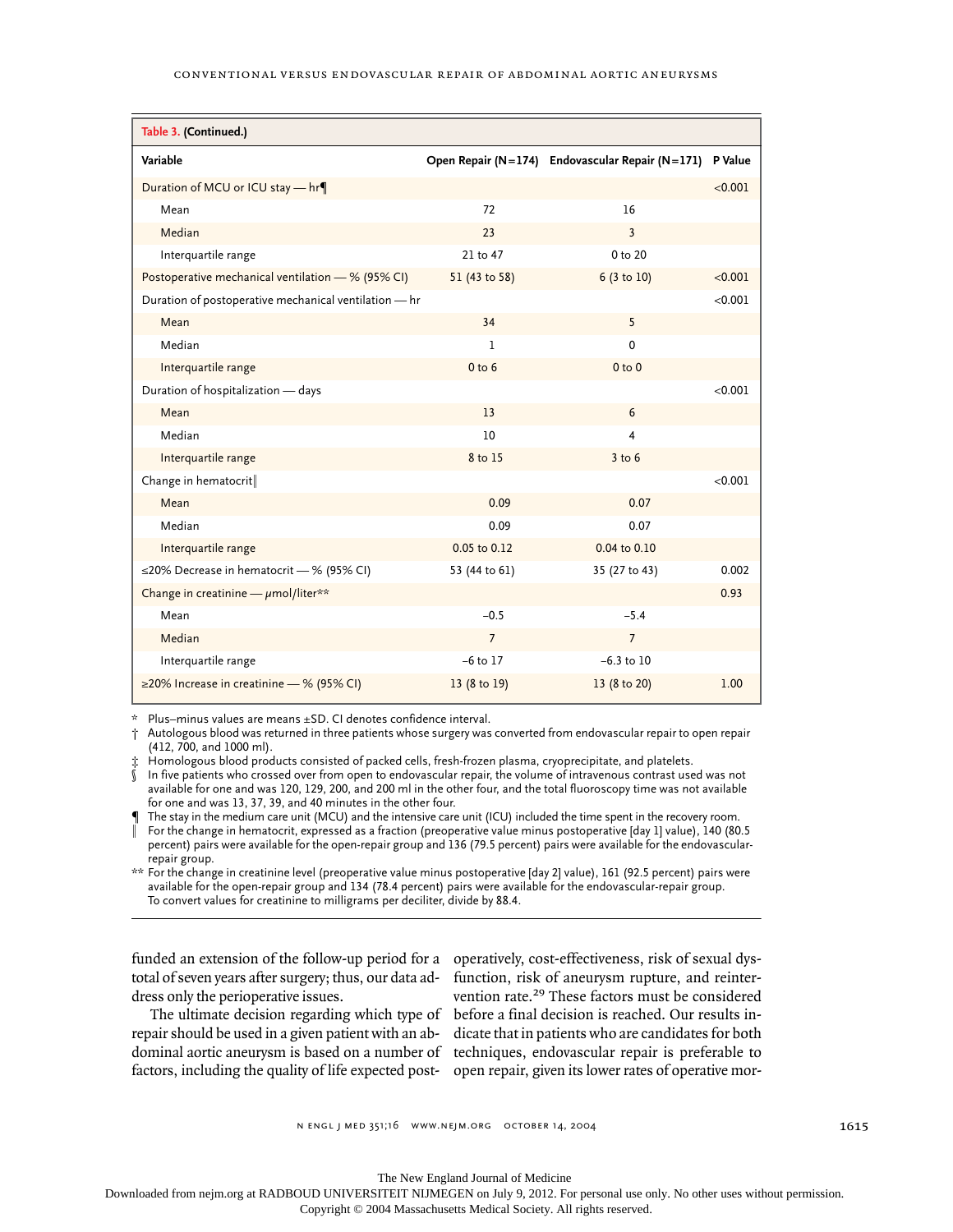#### *The* new england journal *of* medicine

| Table 4. End Points and Operative Complications.*           |                             |                                     |                               |            |
|-------------------------------------------------------------|-----------------------------|-------------------------------------|-------------------------------|------------|
| Variable                                                    | Open<br>Repair<br>$(N=174)$ | Endovascular<br>Repair<br>$(N=171)$ | <b>Risk Ratio</b><br>(95% CI) | P<br>Value |
| no. of patients (%)                                         |                             |                                     |                               |            |
| End point;                                                  |                             |                                     |                               |            |
| Operative mortality                                         | 8(4.6)                      | 2(1.2)                              | $3.9(0.9 - 32.9)$             | 0.10       |
| Operative mortality and severe<br>complications             | 17(9.8)                     | 8(4.7)                              | $2.1(0.9-5.4)$                | 0.10       |
| Operative mortality and moderate or<br>severe complications | 41(23.6)                    | 31(18.1)                            | $1.3(0.9-2.0)$                | 0.23       |
| Systemic complications;                                     |                             |                                     |                               |            |
| Moderate and severe                                         | 46 (26.4)                   | 20(11.7)                            | $2.3(1.4-3.8)$                | < 0.001    |
| Severe                                                      | 19 (10.9)                   | 6(3.5)                              | $3.1(1.3-9.1)$                | 0.01       |
| Cardiac complications                                       | 10(5.7)                     | 9(5.3)                              |                               |            |
| Severe                                                      | 2(1.1)                      | 3(1.8)                              |                               |            |
| Pulmonary complications                                     | 19(10.9)                    | 5(2.9)                              | $3.7(1.5-11.9)$               | 0.005      |
| Severe                                                      | 8(4.6)                      | 2(1.2)                              | $3.9(0.9 - 32.9)$             | 0.10       |
| Renal complications                                         | 2(1.1)                      | 2(1.2)                              |                               |            |
| Severe                                                      | 1(0.6)                      | 0                                   |                               |            |
| Cerebrovascular or spinal cord                              | 2(1.1)                      | 1(0.6)                              |                               |            |
| Severe                                                      | 2(1.1)                      | 1(0.6)                              |                               |            |
| Bowel ischemia                                              | 2(1.1)                      | 1(0.6)                              |                               |            |
| Severe                                                      | 2(1.1)                      | 0                                   |                               |            |
| Other                                                       | 11(6.3)                     | 2(1.2)                              | $5.4(1.4-53.5)$               | 0.02       |
| Severe                                                      | 4(2.3)                      | 0                                   |                               |            |
| Local-vascular or implant-related<br>complications:         |                             |                                     |                               |            |
| Moderate and severe                                         | 15(8.6)                     | 28 (16.4)                           | $0.5(0.3-0.9)$                | 0.03       |
| Severe                                                      | 9(5.2)                      | 7(4.1)                              | $1.3(0.5-4.0)$                | 0.80       |
| Hemorrhage                                                  | 6(3.4)                      | 3(1.8)                              |                               |            |
| Severe                                                      | 6(3.4)                      | 1(0.6)                              |                               |            |
| Graft complications                                         | 0                           | 6(3.5)                              |                               |            |
| Severe                                                      | $\mathbf 0$                 | 1(0.6)                              |                               |            |
| Graft infection                                             | 2(1.1)                      | 1(0.6)                              |                               |            |
| Severe                                                      | 0                           | 0                                   |                               |            |
| Endovascular-leak intervention                              | 0                           | 2(1.2)                              |                               |            |
| Severe                                                      | 0                           | 1(0.6)                              |                               |            |
| Thromboembolic complications                                | 2(1.1)                      | 2(1.2)                              |                               |            |
| Severe                                                      | 1(0.6)                      | 0                                   |                               |            |
| Obstruction of main renal artery                            | 0                           | 3(1.8)                              |                               |            |
| Severe                                                      | $\pmb{0}$                   | 1(0.6)                              |                               |            |
| Arterial or graft obstruction                               | 5(2.9)                      | 11(6.4)                             | $0.5(0.1-1.2)$                | 0.13       |
| Severe                                                      | 2(1.1)                      | 3(1.8)                              |                               |            |
| Local-nonvascular complications;                            |                             |                                     |                               |            |
| Wound complications                                         | 6(3.4)                      | 6(3.5)                              |                               |            |
| Severe                                                      | 2(1.1)                      | 1(0.6)                              |                               |            |
| latrogenic bowel perforation                                | 1(0.6)                      | 0                                   |                               |            |
| Severe                                                      | 1(0.6)                      | 0                                   |                               |            |

\* The standards of the Society for Vascular Surgery/International Society for Cardiovascular Surgery were used.<sup>21</sup>

† For end points, only the most severe event in each patient was counted.

‡ For complications, all events that occurred in each patient were counted.

n engl j med 351;16 www.nejm.org october 14, 2004

The New England Journal of Medicine Downloaded from nejm.org at RADBOUD UNIVERSITEIT NIJMEGEN on July 9, 2012. For personal use only. No other uses without permission.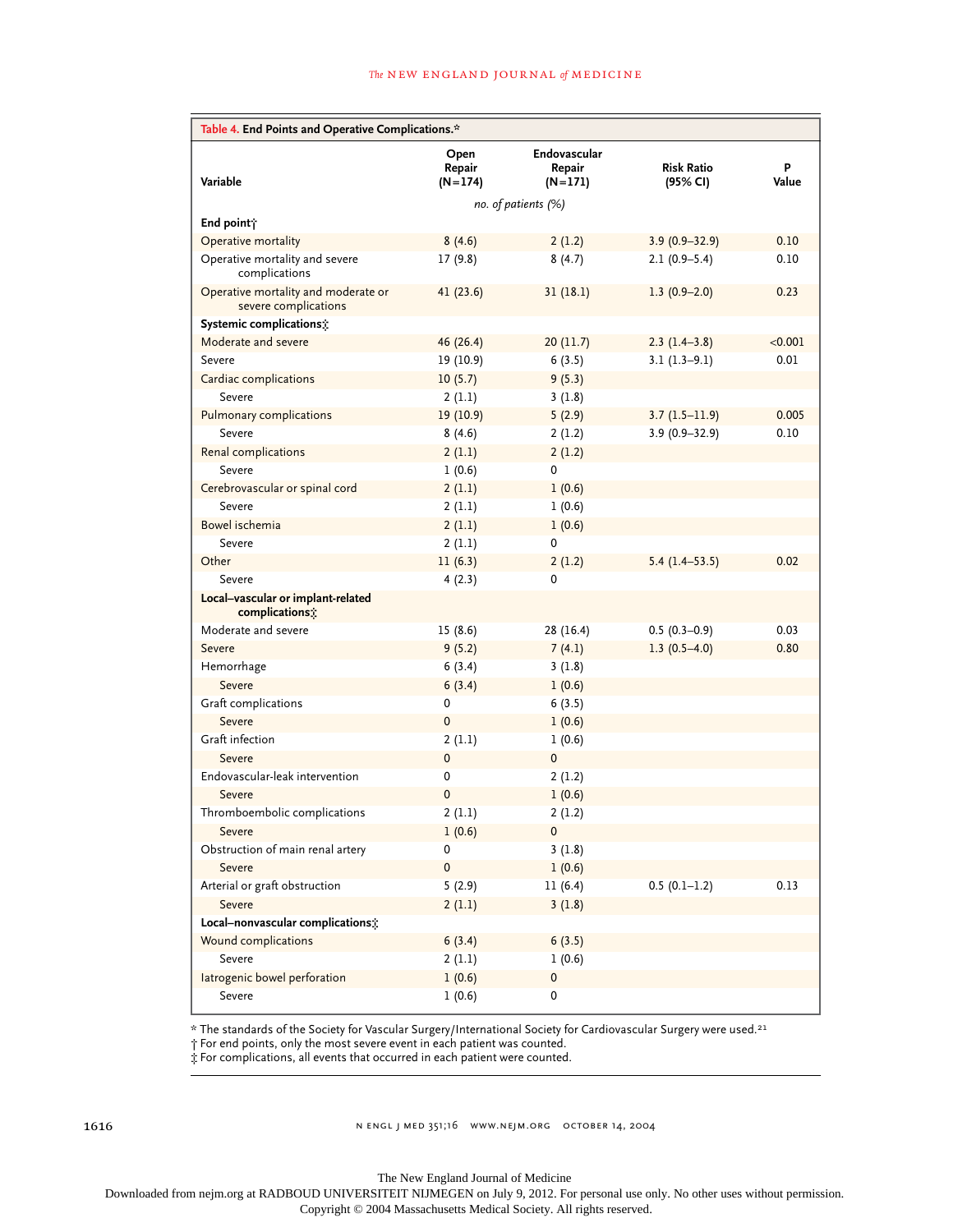tality and complications and the significant reduction in the rates of systemic complications.

Supported by a grant (OG 98-068) from the Netherlands National Health Insurance Council.

Dr. Blankensteijn reports having received payment from W.L. Gore and Associates for serving on advisory boards. Dr. Verhoeven reports having received consulting fees from William Cook Europe

and W.L. Gore and Associates and having received grant support from William Cook Europe. Dr. Verhoeven owns a patent on a device and method of deployment of a side-branch stent graft (U.S. Patent Application Serial No. 10/818,538). Drs. Buth and Cuypers report having received lecture fees from Medtronic.

We are indebted to the Netherlands Society for Vascular Surgery for its support and to Nicole Boekema for her outstanding efforts in data management.

#### **appendix**

The members of the DREAM Trial Group were as follows: *Steering Committee* — D.E. Grobbee, J.D. Blankensteijn, J. Buth, P.M. Pattynama, E.L.G. Verhoeven, A.E. van Voorthuisen, A.A.A. Bak; *Executive and Writing Committee* — J.D. Blankensteijn, M. Prinssen, M.R.H.M. van Sambeek, E.L.G. Verhoeven, J. Buth, P.W.M. Cuypers, R. Balm, E. Buskens, D.E. Grobbee; *Data Monitoring and Ethics Committee* — M.G. Hunink, J.M. van Engelshoven, M.J.H.M. Jacobs, B.A.J.M. de Mol; *Site and Device Selection Committee* — J.H. van Bockel, R. Balm, J. Reekers, X. Tielbeek, E.L.G. Verhoeven, W. Wisselink; *Data Management* — N. Boekema, I. Sikking; *Outcome Adjudication Committee* — M. Prinssen, R. Balm, J. Buth, M.R.H.M. van Sambeek, E.L.G. Verhoeven, J.D. Blankensteijn; *Data Analysis* — J.D. Blankensteijn, M. Prinssen, E. Buskens*; Clinical* Centers (number of patients randomized are listed in parentheses) — the Netherlands: Catharina Hospital, Eindhoven (94): J. Buth, A.V. Tielbeek; University Medical Center, Utrecht (35): J.D. Blankensteijn; Academic Medical Center, Amsterdam (32): R. Balm, J.A. Reekers; Erasmus Medical Center, Rotterdam (30): M.R.H.M. van Sambeek, P. Pattynama; University Hospital, Groningen (27): E.L.G. Verhoeven, T. Prins; St. Franciscus Gasthuis, Rotterdam (27): A.C. van der Ham, J.J.I.M. van der Velden; Rijnstate Hospital, Arnhem (14): S.M.M. van Sterkenburg, G.B. ten Haken; Leyenburg Hospital, 's-Gravenhage (9): C.M.A. Bruijninckx, H. van Overhagen; Albert Schweitzer Hospital, Dordrecht (8): R.P. Tutein Nolthenius, T.R. Hendriksz; Atrium Medical Center, Heerlen (8): J.A.W. Teijink, H.F. Odink; Medical Center Rijnmond Zuid, Rotterdam (7): A.A.E.A. de Smet, D. Vroegindeweij; Jeroen Bosch Hospital, den Bosch (7): R.M.M. van Loenhout, M.J. Rutten; St. Elisabeth Hospital, Tilburg (5): J.F. Hamming, L.E.H. Lampmann; Maxima Medical Center, Veldhoven (5): M.H.M. Bender, H. Pasmans; Onze Lieve Vrouwe Gasthuis, Amsterdam (5): A.C. Vahl, C. de Vries; Meander Medical Center, Amersfoort (4): A.J.C. Mackaay; Vlietland Hospital, Schiedam (4): L.M.C. van Dortmont; University Medical Center, Nijmegen (4): D. van der Vliet; L. Schultze Kool; Martini Hospital, Groningen (3): J.H.B. Boomsma, H.R. van Dop; Medical Center Haaglanden, 's-Gravenhage (3): J.C.A. de Mol van Otterloo, T.P.W. de Rooij; Hospital Bernhoven, Oss (3): T.M. Smits; Oosterschelde Hospital, Goes (3): E.N. Yilmaz; Vrije Universiteit Medical Center, Amsterdam (2): W. Wisselink, F.G. van den Berg; Leiden University Medical Center, Leiden (1): M.J.T. Visser, E. van der Linden; University Medical Center, Maastricht (1): G.W.H. Schurink, M. de Haan; Bronovo Hospital, 's-Gravenhage (1): H.J. Smeets; **Belgium:** St. Jozef Hospital, Turnhout (4): P. Stabel; Vermassen St. Trudo Hospital, St. Truiden (3): F. van Elst; University Hospital, Antwerp (1): J. Poniewierski; and University Medical Center, Ghent (1): F.E.G. Vermassen.

#### **references**

**1.** Lederle FA, Wilson SE, Johnson GR, et al. Immediate repair compared with surveillance of small abdominal aortic aneurysms. N Engl J Med 2002;346:1437-44.

**2.** The United Kingdom Small Aneurysm Trial Participants. Long-term outcomes of immediate repair compared with surveillance of small abdominal aortic aneurysms. N Engl J Med 2002;346:1445-52.

**3.** *Idem*. Mortality results for randomised controlled trial of early elective surgery or ultrasonographic surveillance for small abdominal aortic aneurysms. Lancet 1998;352: 1649-55.

**4.** Brewster DC, Cronenwett JL, Hallett JW Jr, Johnston KW, Krupski WC, Matsumura JS. Guidelines for the treatment of abdominal aortic aneurysms: report of a subcommittee of the Joint Council of the American Association for Vascular Surgery and Society for Vascular Surgery. J Vasc Surg 2003;37: 1106-17.

**5.** Parodi JC, Palmaz JC, Barone HD. Transfemoral intraluminal graft implantation for abdominal aortic aneurysms. Ann Vasc Surg 1991;5:491-9.

**6.** Volodos NL, Karpovich IP, Troyan VI, et al. Clinical experience of the use of self-fixing synthetic prostheses for remote endoprosthetics of the thoracic and the abdominal aorta and iliac arteries through the femoral artery and as intraoperative endoprosthesis for aorta reconstruction. Vasa Suppl 1991; 33:93-5.

**7.** Carpenter JP, Baum RA, Barker CF, et al. Impact of exclusion criteria on patient selection for endovascular abdominal aortic aneurysm repair. J Vasc Surg 2001;34:1050-4. **8.** Adriaensen ME, Bosch JL, Halpern EF, Myriam Hunink MG, Gazelle GS. Elective endovascular versus open surgical repair of abdominal aortic aneurysms: systematic review of short-term results. Radiology 2002; 224:739-47.

**9.** Anderson PL, Arons RR, Moskowitz AJ, et al. A statewide experience with endovascular abdominal aortic aneurysm repair: rapid diffusion with excellent early results. J Vasc Surg 2004;39:10-9.

**10.** Lee WA, Carter JW, Upchurch G, Seeger JM, Huber TS. Perioperative outcomes after open and endovascular repair of intact abdominal aortic aneurysms in the United States during 2001. J Vasc Surg 2004;39: 491-6.

**11.** Maher MM, McNamara AM, Mac-Eneaney PM, Sheehan SJ, Malone DE. Abdominal aortic aneurysms: elective endovascular repair versus conventional surgery evaluation with evidence-based medicine techniques. Radiology 2003;228:647-58. **12.** Zarins CK, White RA, Schwarten D, et al.

AneuRx stent graft versus open surgical repair of abdominal aortic aneurysms: multicenter prospective clinical trial. J Vasc Surg 1999;29:292-305.

**13.** Matsumura JS, Brewster DC, Makaroun MS, Naftel DC. A multicenter controlled clinical trial of open versus endovascular treatment of abdominal aortic aneurysm. J Vasc Surg 2003;37:262-71.

**14.** Moore WS, Matsumura JS, Makaroun MS, et al. Five-year interim comparison of the Guidant bifurcated endograft with open repair of abdominal aortic aneurysm. J Vasc Surg 2003;38:46-55.

**15.** Greenberg RK, Chuter TA, Sternbergh WC III, Fearnot NE. Zenith AAA endovascular graft: intermediate-term results of the US multicenter trial. J Vasc Surg 2004;39:1209- 18. [Erratum, J Vasc Surg 2004;40:23.]

**16.** Forbes TL, DeRose G, Kribs S, Harris KA. A cost-effectiveness analysis of standard versus endovascular abdominal aortic aneurysm repair. Can J Surg 2002;45:420-4.

**17.** Bosch JL, Kaufman JA, Beinfeld MT, Adriaensen ME, Brewster DC, Gazelle GS. Abdominal aortic aneurysms: cost-effectiveness of elective endovascular and open surgical repair. Radiology 2002;225:337-44. **18.** Patel ST, Haser PB, Bush HL Jr, Kent KC.

The cost-effectiveness of endovascular repair versus open surgical repair of abdomi-

1617

Downloaded from nejm.org at RADBOUD UNIVERSITEIT NIJMEGEN on July 9, 2012. For personal use only. No other uses without permission.